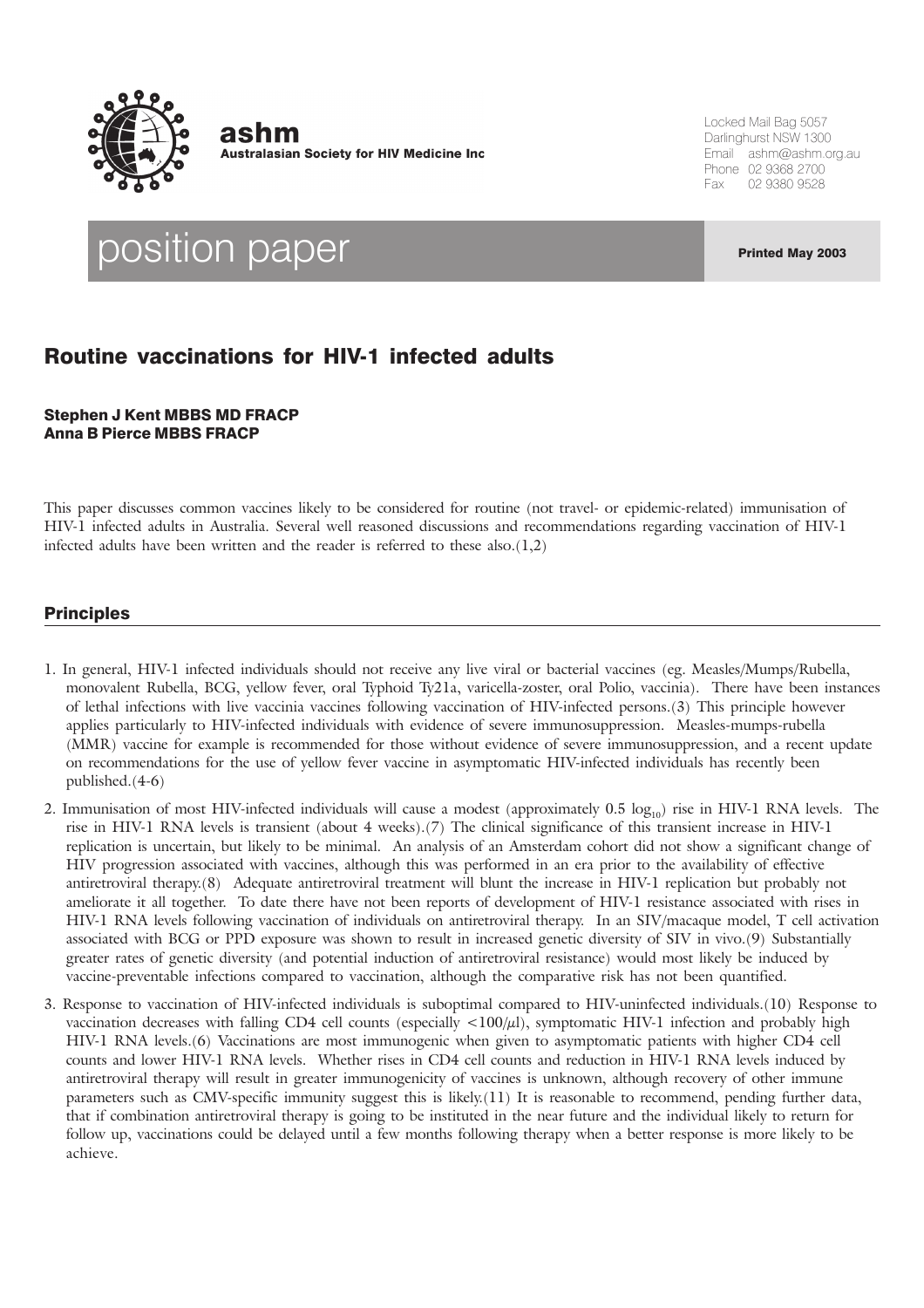## Recommended vaccines

#### 1. Hepatitis B vaccine

A course of hepatitis B vaccination should be given to all hepatitis B non-immune HIV-infected persons. HIV-infected persons (regardless of route of transmission) are at a higher risk of both contracting hepatitis B infection and becoming chronic hepatitis B carriers. HIV-HBV coinfection results in higher rates of progression to chronic hepatitis B.(12,13)

#### 2. Hepatitis A vaccine

A course of hepatitis A vaccination should be given to all HIV-infected, hepatitis A non-immune individuals. The majority of people with HIV in Australia are homosexual or bisexual men, injecting drug users, or partners of these individuals and are therefore at high risk of hepatitis A infection.(14)

#### 3. Measles-mumps-rubella (MMR) vaccine

Most adults are likely to be immune to measles and it is not likely that MMR vaccination would be indicated for many HIVinfected adults. However, in light of recent outbreaks of measles in Australia, this issue does need to be considered.(15, 16) Immunity to measles is lowest, 74%, in those born between 1975 and 1981.(17) No serious adverse events have been reported in asymptomatic HIV-infected persons after measles vaccination, therefore it is recommended that adults who are not immune to measles should be vaccinated if their HIV disease is asymptomatic or do not have evidence of severe immunosuppression.(5, 6) It should be noted however that there has been one report of a serious complication of the measles vaccine (fatal giant-cell pneumonitis was reported in a severely immunosuppressed adult with HIV).(3,18)

### Vaccines which should be considered

#### 1. Influenza vaccine

There is little evidence to date that influenza infection is either more common, more severe, or associated with enhanced HIV progression in HIV-1 infected individuals compared to controls. Some infections (eg. CMV disease, tuberculosis) have been associated with accelerated HIV-1 disease progression, however these infections generally either only complicate already progressive HIV-1 infection or are chronic infections, unlike influenza.(19, 20) None-the-less, it remains possible that influenza infection could accelerate HIV-1 disease progression in a subset of infected persons.

The efficacy of influenza vaccination of HIV-1 infected individuals is unknown but likely to be low in persons with advanced disease.(21, 22) A reduced antibody response is seen in HIV-infected individuals compared to controls, with a significant correlation between antibody response and CD4 cell count.(23, 24) Those with a CD4 cell count <100/ml have a severely impaired antibody response. Efficacy would also depend on the success in predicting circulating strains in a given year. Presumably the increase in HIV replication associated with influenza infection would be greater than that associated with yearly vaccination, but the magnitude of the difference is unknown.(25, 26) There have been many conflicting results reported regarding increases in plasma HIV RNA levels following immunisation with some studies reporting an increase in HIV expression and others showing no increase.(23) When increases in viral load are seen, they are usually transient. A recent publication of data from the Adult and Adolescent spectrum of HIV disease Surveillance (ASD) Project in the United States found that influenza vaccination was not associated with change in CD4 cell count or HIV RNA level 3-12 months after vaccination. There was also no evidence that influenza vaccination was associated with increased progression to HIV disease or to death among persons with HIV infection.(27) The theoretical risk of enhancing HIV-1 progression of annual vaccinations versus an averted episode of influenza infection is highly speculative. Natural influenza infection imparts more effective and durable immunity in HIV-uninfected humans than does vaccination, but this has not been demonstrated in HIV-infected individuals. In the absence of more compelling data, yearly influenza vaccination should be discussed with each individual HIVinfected patient. HIV-1 infected individuals at risk of complications of influenza infection due to advanced age, chronic respiratory or cardiovascular disease should receive influenza vaccination. Contact with large numbers of the public or other HIV-infected persons might be one factor to consider, although there is little data that this imparts a substantially higher risk of acquisition or spread of the infection. In an epidemic year, vaccination should be more strongly considered. Prophylaxis and early treatment with amantidine/rimantidine and early treatment with neuraminidase inhibitors should also be considered.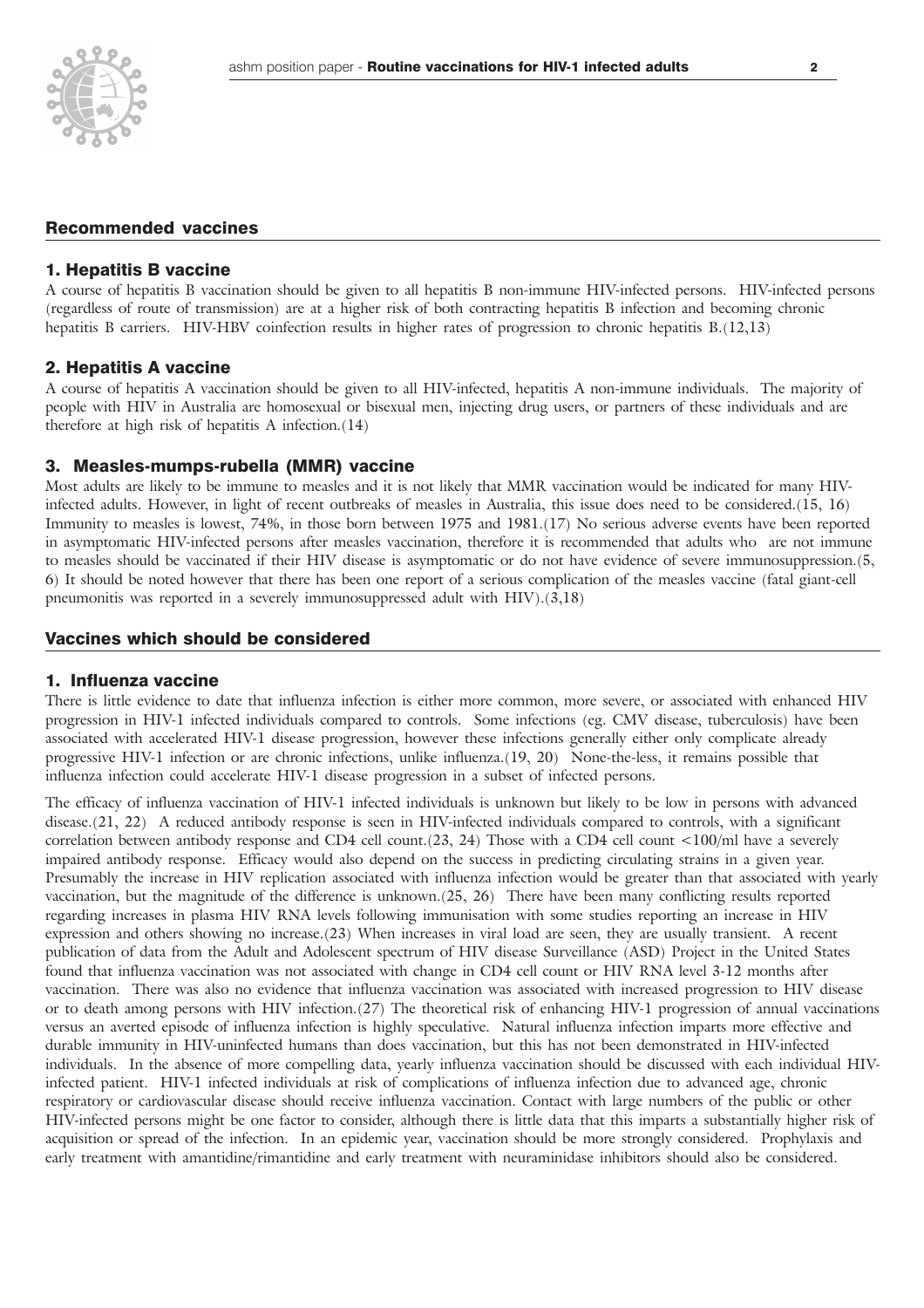

## 2. Tetanus/diphtheria/pertussis

In general, HIV-infected adults should be revaccinated with adult diphtheria/tetanus vaccine as for HIV-uninfected adults. The 2000 NHMRC guidelines no longer recommend regular booster doses at 10 yearly intervals as immunity following complete vaccination is long lasting. A booster dose is recommended at age 50. Older adults who have not received a dose at age 50 should receive a booster vaccination if more than 10 years have elapsed since the last dose.(28) The risk of diphtheria or tetanus disease is however extremely low and many practitioners may wish to discuss the balance between the risk of disease acquisition and vaccine-induced transient HIV replication with their patients. Adult pertussis infection is becoming more common in Australia(29), although there is no evidence to date that adult pertussis infection is either more common, more severe, or associated with enhanced HIV progression in HIV-1 infected individuals compared to controls. If pertussis vaccination is considered, it might be prudent to use acellular pertussis vaccines since the decreased reactogenicity compared to the cellular pertussis vaccine is likely to be associated with smaller rises in HIV-1 RNA levels.(30)

### Vaccines not recommended

#### Pneumococcal vaccine

HIV infected individuals have a high rate of pneumococcal disease and *S. pneumoniae* has increasing antibiotic resistance.(31) A recent randomised placebo controlled trial in Ugandan adults showed that 23-valent pneumococcal polysaccharide vaccination resulted in no reduction in pneumococcal disease or mortality, but an increase in pneumonia of all causes.(32) Adjusted analysis of first pneumonic events showed a hazard ratio of 2.02 (95% CI 1.19-3.42, p=0.008) for the vaccine group compared to placebo. Although a different setting than Australia based on this single well conducted randomised study, pneumococcal vaccination can no longer be unreservedly recommended for HIV-infected adults. In contrast to that study, a retrospective case control study in the USA showed significant protection from vaccination, particularly in Caucasians.(33) Overall vaccine efficacy was 49% (95% CI 12%-70%) and in whites, vaccine efficacy was 76% (95% CI 35%-91%). However, patients with pneumonia of unknown aetiology (potentially including pneumococcal pneumonia) were not excluded as controls, and therefore efficacy of the vaccine may have been overestimated. CD4 count at the time of vaccination was also not known for this study. Other studies have only shown vaccine efficacy in those with a CD4 count >500/ml at the time of vaccination.(34) Randomised studies in developed countries are clearly needed to make a firm recommendation, however given that the recommendation is still in current published guidelines and that large numbers (>20 000 person years of follow-up) would be required to adequately power such a study, such data are unlikely to be available soon. Newer conjugate pneumococcal vaccines will become available shortly, which may be more immunogenic, however one study has shown no significant difference in antibody response between this and pneumococcal polysaccharide vaccine in HIV-infected patients.(10)

## Other considerations

## Varicella vaccine

The use of varicella vaccine in individuals infected with HIV has not been studied, and therefore it is recommended that these patients not be vaccinated. Although these are guidelines for the use of vaccinations in HIV-infected adults, it seems prudent to mention the recommendation for consideration of the use of varicella vaccine in some HIV-infected children.(35) Data from a study of 41 asymptomatic or mildly symptomatic (CDC stage N1 or A1) HIV-infected children immunised with two doses of varicella vaccine demonstrated the vaccine to be safe, and no child developed proven varicella or zoster in two years of follow-up. On the basis of these results, the vaccine should now be considered for use in HIV-infected children who have no clinical or laboratory evidence of significant immunosuppression.

In addition, herpes zoster in HIV-infected children is somewhat different to that in HIV-infected adults. The incidence of zoster in children is much higher than in adults, particularly in those children who develop varicella in the setting of severe immunodeficiency. Incidence rates per 100 person-years of observation are reported as: 51(adults with HIV after varicella), 30 (children with varicella after HIV and CD4 cells >20% at varicella) and 467 (children with varicella after HIV and CD4 cells <20% at varicella).(36) Lower incidence rates of zoster following vaccination compared with natural varicella infection have been demonstrated.(37) It is possible that varicella vaccination may prevent or modify zoster by boosting CMI to VZV and open-label pilot studies in HIV-infected children and adults with a history of varicella are under way.(38)